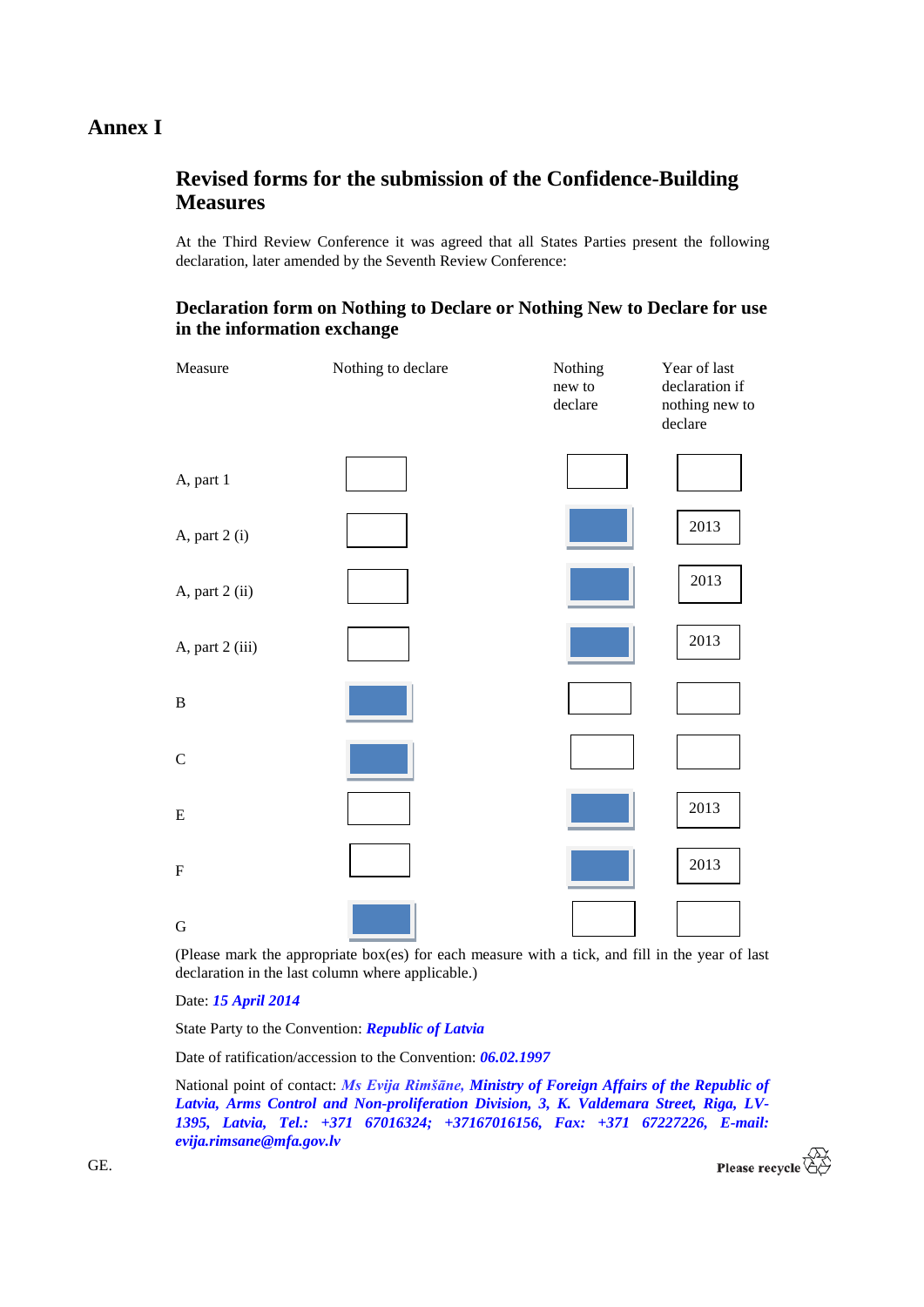#### **Active promotion of contacts**

The Third Review Conference agreed that States parties continue to implement the following:

"Active promotion of contacts between scientists, other experts and facilities engaged in biological research directly related to the Convention, including exchanges and visits for joint research on a mutually agreed basis."

In order to actively promote professional contacts between scientists, joint research projects and other activities aimed at preventing or reducing the occurrence of ambiguities, doubts and suspicions and at improving international cooperation in the field of peaceful bacteriological (biological) activities, the Seventh Review Conference encouraged States parties to share forward looking information, to the extent possible,

on planned international conferences, seminars, symposia and similar events dealing with biological research directly related to the Convention, and

- on other opportunities for exchange of scientists, joint research or other measures to promote contacts between scientists engaged in biological research directly related to the Convention,

including through the Implementation Support Unit (ISU) within the United Nations Office for Disarmament Affairs.

*The promotion of contacts and joint research with European partners takes place through the QUANDHIP PROJECT, which is funded by the European Commission with the aim to create a permanent consortium that links up 38 highly specialized microbiological laboratories from 23 European countries, dealing with infectious bacteria (Risk Group 3) and viruses (Risk Group 4). For more detail see the Form F.*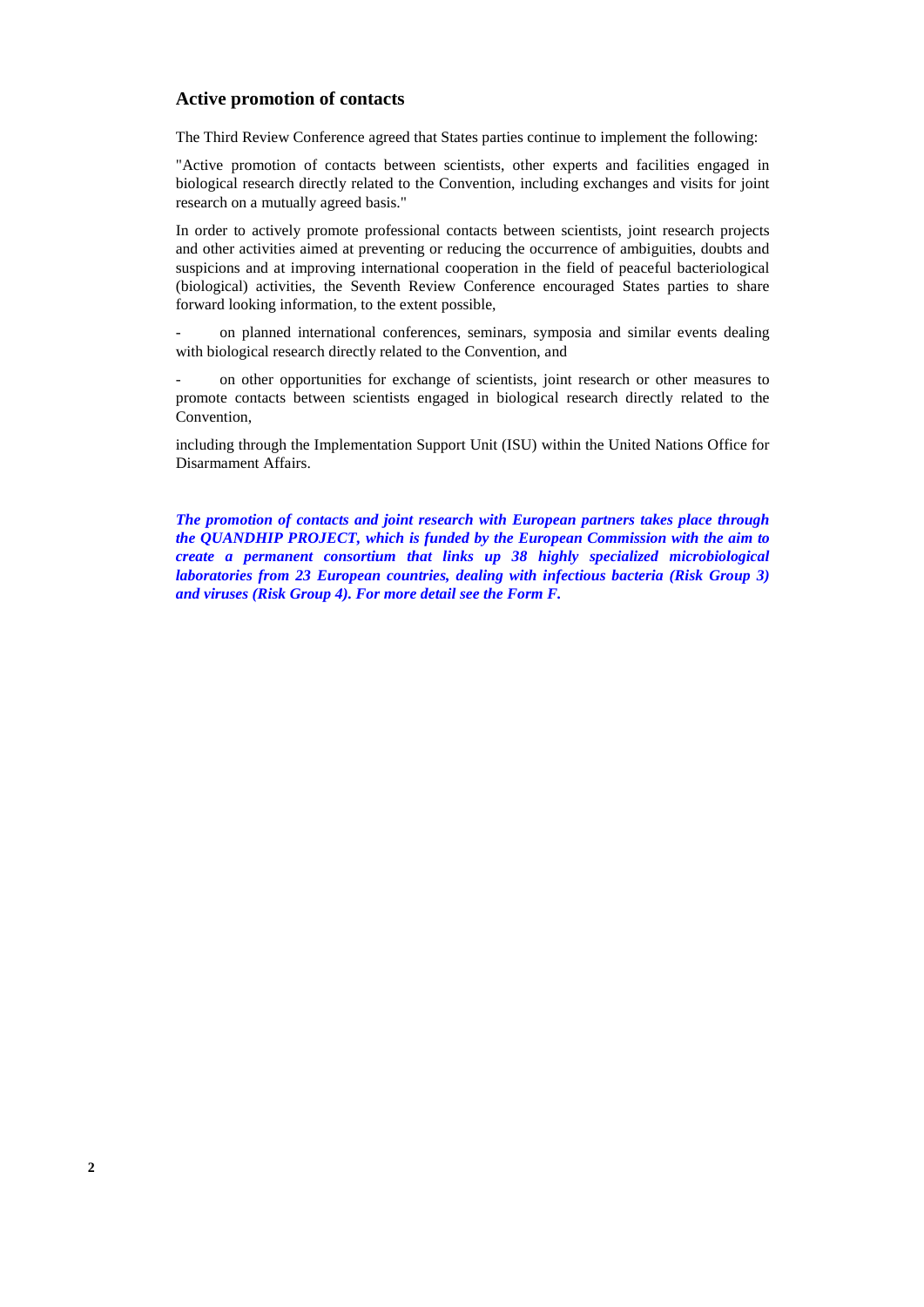# **Confidence-Building Measure "A"**

## **Part 1**

#### **Exchange of data on research centres and laboratories**

At the Third Review Conference it was agreed that States Parties continue to implement the following:

"Exchange of data, including name, location, scope and general description of activities, on research centres and laboratories that meet very high national or international safety standards established for handling, for permitted purposes, biological materials that pose a high individual and community risk or specialize in permitted biological activities directly related to the Convention."

#### **Modalities**

The Third Review Conference agreed on the following, later amended by the Seventh Review Conference:

Data should be provided by States Parties on each facility, within their territory or under their jurisdiction or control anywhere, which has any maximum containment laboratories meeting those criteria for such maximum containment laboratories as specified in the latest edition of the WHO<sup>[1](#page-2-0)</sup> Laboratory Biosafety Manual and/or OIE<sup>[2](#page-2-1)</sup> Terrestrial Manual or other equivalent guidelines adopted by relevant international organisations, such as those designated as biosafety level 4 (BL4, BSL4 or P4) or equivalent standards.

States Parties that do not possess a facility meeting criteria for such maximum containment should continue to Form A, part 1 (ii).

## **Form A, part 1 (i)**

*Exchange of data on research centres and laboratories[3](#page-2-2)*

1. Name(s) of facility<sup>[4](#page-2-3)</sup>

*Riga East University Hospital, Latvian Centre of Infectious Diseases, National Microbiology reference laboratory*

- 2. Responsible *public* or private organization or company
- 3. Location and postal address

*3, Linezera Street, LV-1006, Riga, Latvia*

4. Source(s) of financing of the reported activity, including indication if the activity is wholly or partly financed by the Ministry of Defence

*State budget (under the supervision of the Ministry of Health)*

<span id="page-2-1"></span>

<span id="page-2-2"></span>

<span id="page-2-0"></span><sup>&</sup>lt;sup>1</sup> World Health Organization<br><sup>2</sup> World Organization for Animal Health<br><sup>3</sup> The containment units which are fixed patient treatment modules, integrated with laboratories, should be<br>identified separately.

<span id="page-2-3"></span><sup>&</sup>lt;sup>4</sup> For facilities with maximum containment units participating in the national biological defence research and development programme, please fill in name of facility and mark "Declared in accordance with Form A, part 2 (iii)".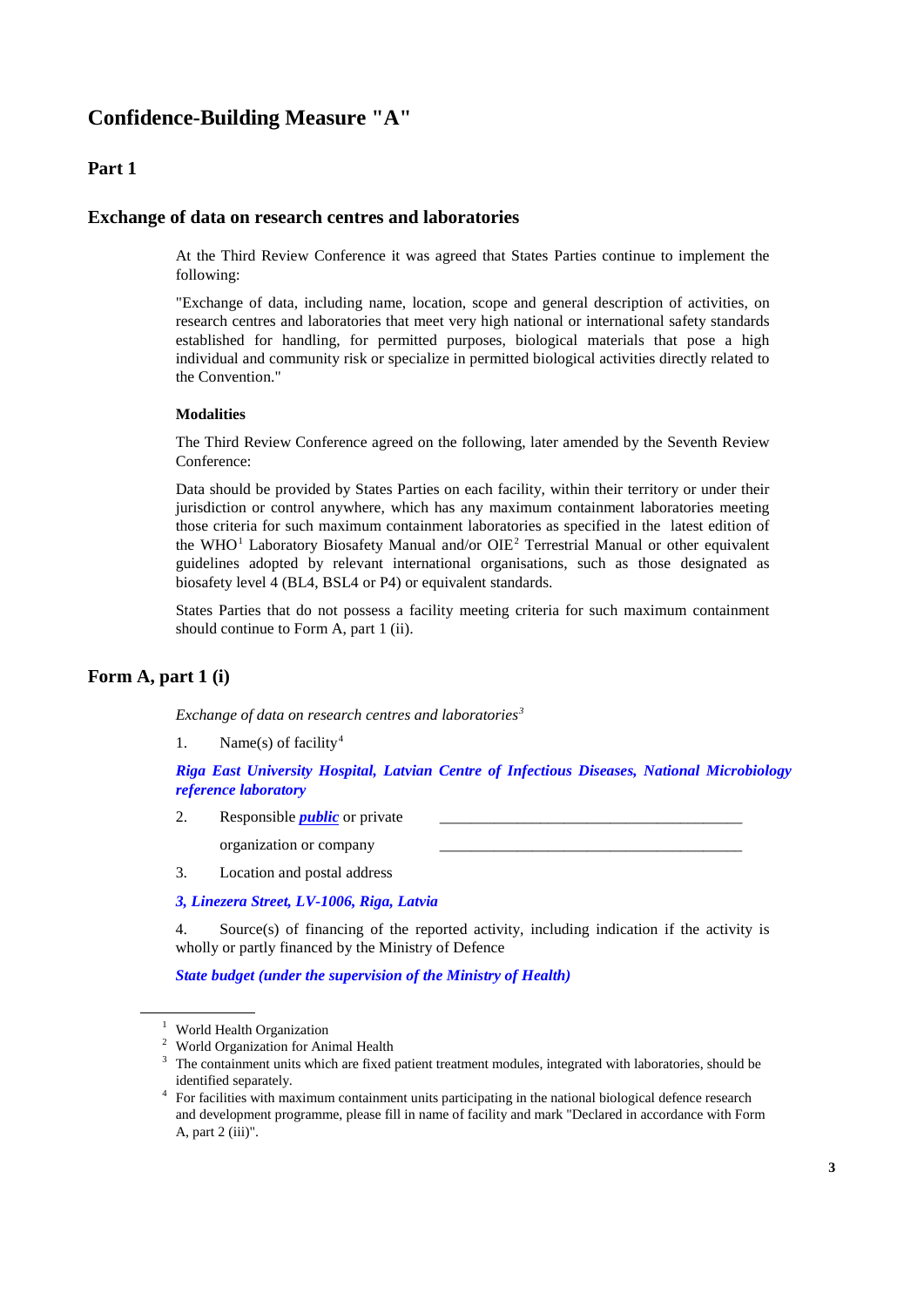[5](#page-3-0). Number of maximum containment units<sup>5</sup> within the research centre and/or laboratory, with an indication of their respective size  $(m^2)$ 

*Maximum containment unit is Containment level 3 (BSL-3)*

*BSL-3 laboratory rooms have total size of 156, 60 m2*

6. Scope and general description of activities, including type(s) of micro-organisms and/or toxins as appropriate

*National Microbiology Reference Laboratory is providing reference diagnostics of infectious diseases, including rare and dangerous risk group 3 pathogens; reference materials supplying; scientific advice; participating in research programmes and networks; monitoring alerts and providing preparedness with 24/7 response. According to the epidemiological situation and diagnostic needs laboratory is ready to perform "classical" new emerging pathogen detection and characterisation. For the preparedness needs laboratory satisfies investigation needs for group A and B potential bioterrorism pathogen detection.*

*List of pathogens: Botulism, Brucellosis, Campylobacteriosis, Chlamydia infections, Cholera, Cryptosporidiosis, Diphtheria, Echinococcosis, Giardiasis, Gonococcal infections, Haemophilus influenza, Hepatitis A, Hepatitis B, Hepatitis C, HIV-infection, Influenza, Legionellosis, Leptospirosis, Listeriosis, Malaria, Measles, Meningococcal disease, Mumps, Nosocomial infections, Pathogenic, E.coli, Pertussis, Plague, Pneumococcal infections, Poliomyelitis, Rabies, Rubella, Salmonellosis, Shigellosis, Spongiform encephalopathies, Syphilis, Toxoplasmosis, Trichinosis, Tuberculosis, Viral haemorrhagic fevers, Yersinosis (incl. Y.pestis), Adenovirus, Bacillus anthracis, Chikungunya, CMV, Francisella tularensis, Hantavirus, Hepatitis D, Hepatitis E, HPV, Norovirus, SARS, Staphylococcus/MRSA, Tularemia, West Nile virus, Dengue, Coxiella burnetti, TBE, Borrelia burgdorferi, Rickettsia, Mycoplasmae, Ehrlichiosis, Yellow fever virus, Japanese encephalitis virus, Crimean-Congo fever, Sandfly fever virus, Rift Valley virus, Parvovirus B19, and others.*

*Standards: Laboratory is working according to ISO 15189 and IS0 17025 standards requirements. ISO 15190 standards requirements are also implemented. The hazards are identified and documented in the Biosafety Manual Actual Edition as documents describing Hazard Microorganism classification, Room and facilities classification, PPE usage, Utilization and safe waste management etc. Laboratory continuously carries out internal audits in Biosafety and Biosecurity provision system. Laboratory is audited by National accreditation body LATAK (Latvian National Accreditation Bureau), according to LVS EN ISO 15189 and LVS EN ISO 17025 standard, which is required every year.*

*Training: Laboratory personnel involved in work with pathogens are well trained due to continuous training programs within the laboratory. All personnel undergo training before starting to work in laboratory and confirm their skills during trainings at least once a year. Trainings are organized and supervised by the Vice director in laboratory affairs, the laboratory biosafety officer, the Quality assurance manager, as well as by the Heads of departments. Staff which is responsible for training of employees who are involved in BSL3 (CL3) suite has been trained in the Health Protection Agency BSL-3/4 laboratory (UK), Robert Koch Institute (Germany) and "Biorisk Management Advanced Trainer Programme" by the World Health Organisation.* 

*Training is on regular basis. Last trainings were "Biological Risks Management and International Shipping of Transport of Dangerous Substances" at the Robert Koch Institute (Berlin, Germany) and in the framework of QUANDHIP project (Stockholm, Sweden).* 

<span id="page-3-0"></span><sup>&</sup>lt;sup>5</sup> In accordance with the latest edition of the WHO Laboratory Biosafety Manual, or equivalent.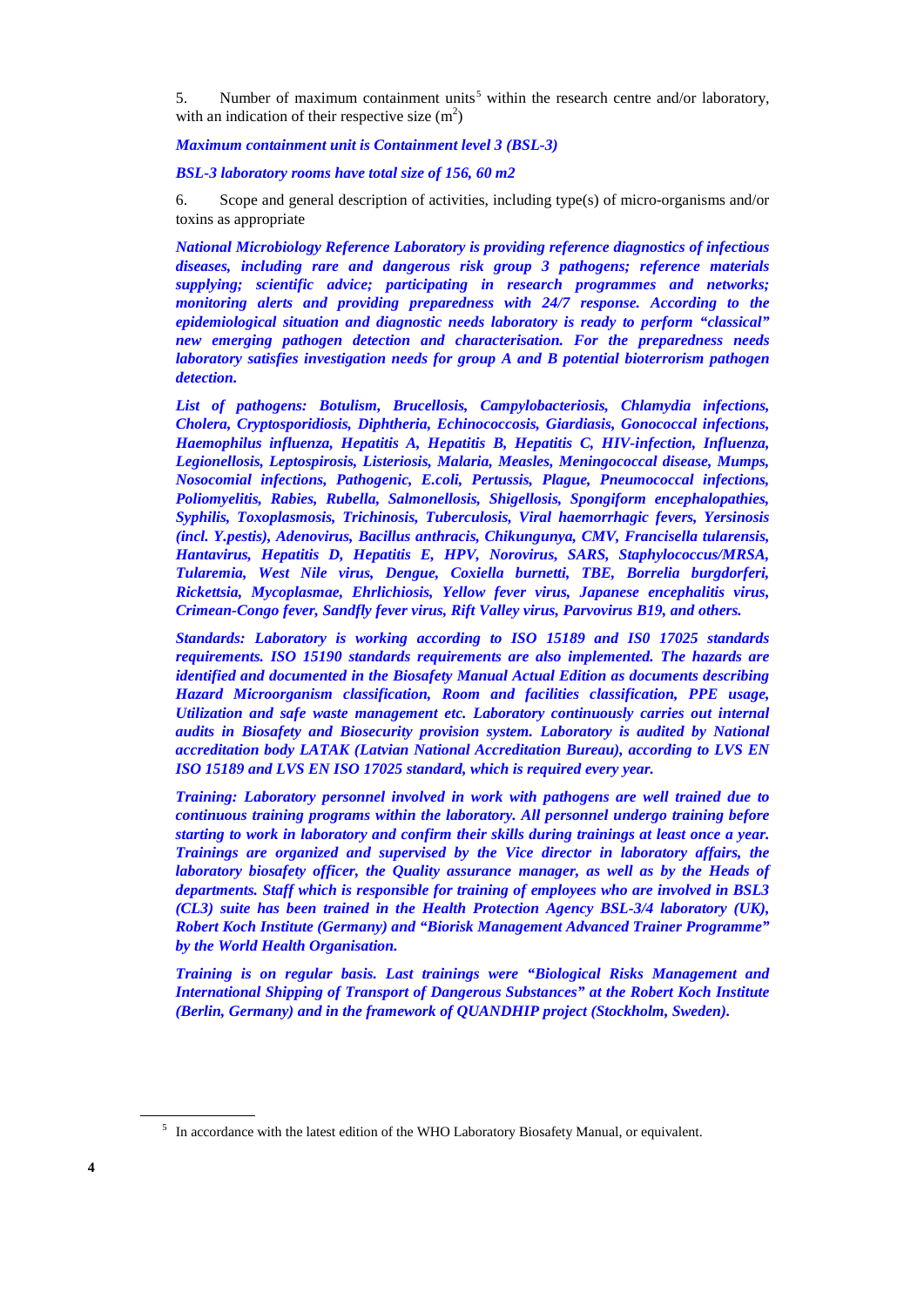## **Form A, part 1 (ii)**

If no BSL4 facility is declared in Form A, part 1 (i), indicate the highest biosafety level implemented in facilities handling biological agents<sup>[6](#page-4-0)</sup> on a State Party's territory:

*As mentioned above – CL3 (BSL-3) laboratory rooms with Dangerous Infectious Diseases Diagnostic Division in its structure.*

*Laboratory performs rare, dangerous and emerging diseases diagnostic – including potential Bioterrorism agents detection.*

| Biosafety level $37$                 | $\mathbf{v}\mathbf{e}\mathbf{s}$ / no |
|--------------------------------------|---------------------------------------|
| Biosafety level $28$ (if applicable) | yeS/no                                |

\_\_\_\_\_\_\_\_\_\_\_\_\_\_\_\_\_\_\_\_\_\_\_\_\_\_\_\_\_\_\_\_\_\_\_\_\_\_\_\_\_\_\_\_\_\_\_\_\_\_\_\_\_\_\_\_\_\_\_\_\_\_\_\_\_\_\_\_\_

Any additional relevant information as appropriate:

## **Part 2**

## **Exchange of information on national biological defence research and development programmes**

At the Third Review Conference it was agreed that States Parties are to implement the following:

In the interest of increasing the transparency of national research and development programmes on biological defence, the States Parties will declare whether or not they conduct such programmes. States Parties agreed to provide, annually, detailed information on their biological defence research and development programmes including summaries of the objectives and costs of effort performed by contractors and in other facilities. If no biological defence research and development programme is being conducted, a null report will be provided.

States Parties will make declarations in accordance with the attached forms, which require the following information:

(1) The objective and summary of the research and development activities under way indicating whether work is conducted in the following areas: prophylaxis, studies on pathogenicity and virulence, diagnostic techniques, aerobiology, detection, treatment, toxinology, physical protection, decontamination and other related research;

(2) Whether contractor or other non-defence facilities are utilized and the total funding provided to that portion of the programme;

(3) The organizational structure of the programme and its reporting relationships; and

(4) The following information concerning the defence and other governmental facilities in which the biological defence research and development programme is concentrated;

<span id="page-4-1"></span><span id="page-4-0"></span>

<sup>&</sup>lt;sup>6</sup> Microorganisms pathogenic to humans and/or animals<br><sup>7</sup> In accordance with the latest edition of the WHO Laboratory Biosafety Manual and/or the OIE Terrestrial Manual or other equivalent internationally accepted guidelines.<br><sup>8</sup> In accordance with the latest edition of the WHO Laboratory Biosafety Manual and/or the OIE Terrestrial

<span id="page-4-2"></span>Manual or other equivalent internationally accepted guidelines.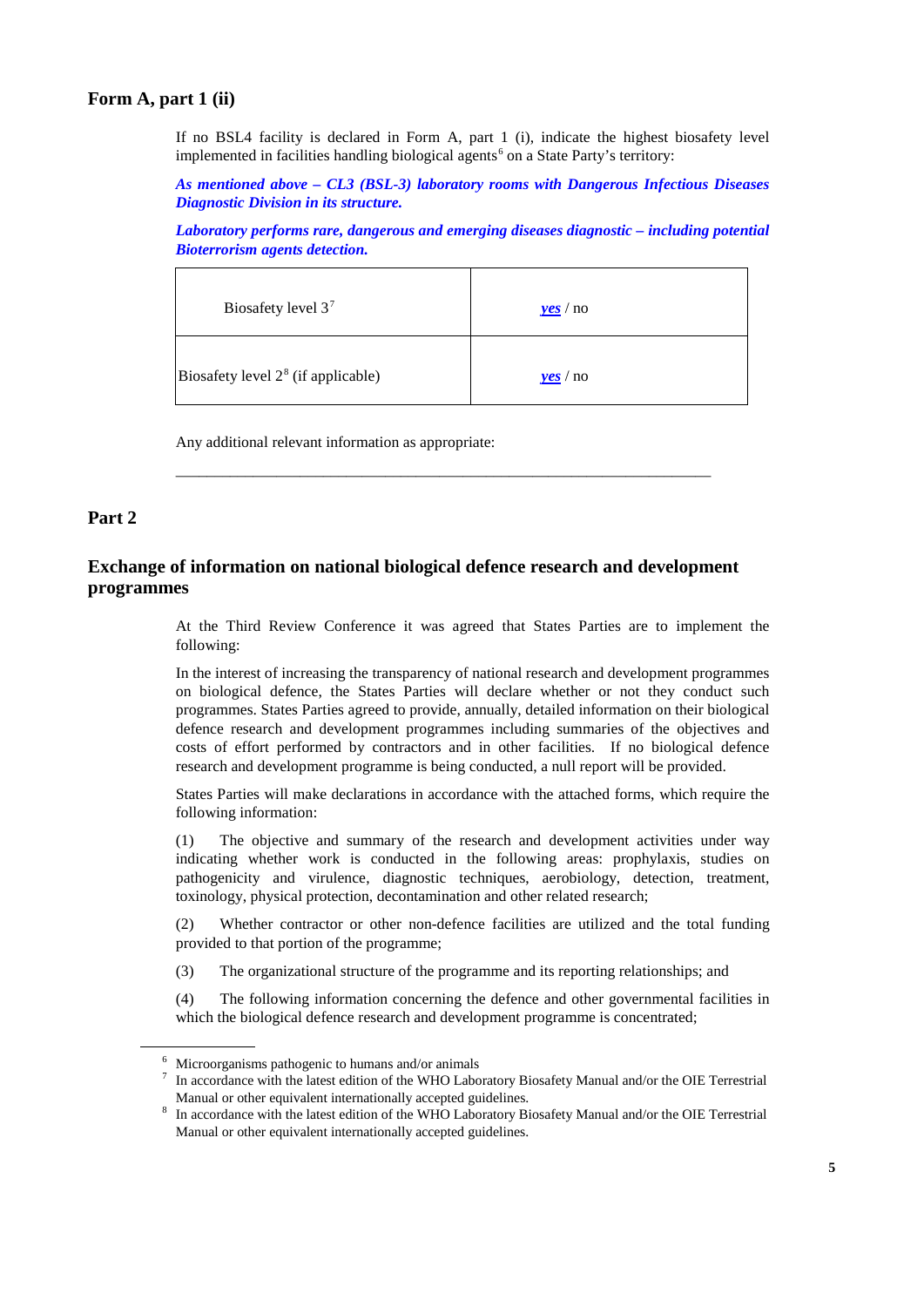(a) location;

(b) the floor areas (sqM) of the facilities including that dedicated to each of BL2, BL3 and BL4 level laboratories;

(c) the total number of staff employed, including those contracted full time for more than six months;

(d) numbers of staff reported in (c) by the following categories: civilian, military, scientists, technicians, engineers, support and administrative staff;

(e) a list of the scientific disciplines of the scientific/engineering staff;

(f) the source and funding levels in the following three areas: research, development, and test and evaluation; and

(g) the policy regarding publication and a list of publicly-available papers and reports.

#### **Form A, part 2 (i)**

### **National biological defence research and development programmes Declaration**

Are there any national programmes to conduct biological defence research and development within the territory of the State Party, under its jurisdiction or control anywhere? Activities of such programmes would include prophylaxis, studies on pathogenicity and virulence, diagnostic techniques, aerobiology, detection, treatment, toxinology, physical protection, decontamination and other related research.

#### *Yes***/No**

If the answer is Yes, complete Form A, part 2 (ii) which will provide a description of each programme.

**Form A, part 2 (ii)**

#### **National biological defence research and development programmes**

#### **Description**

1. State the objectives and funding of each programme and summarize the principal research and development activities conducted in the programme. Areas to be addressed shall include: prophylaxis, studies on pathogenicity and virulence, diagnostic techniques, aerobiology, detection, treatment, toxinology, physical protection, decontamination and other related research.

*Riga East University Hospital Latvian Centre of Infectious Diseases National Microbiology Reference Laboratory performs rare, dangerous and emerging diseases diagnostic – including potential Bioterrorism agents detection.*

*Laboratory is responsible for performing laboratory investigation of potential bioterrorism agents, receiving environmental and human samples in cases of emergency situations according to the Republic of Latvia Cabinet of Ministers Instruction Nr.12 (05.08.2008) "Instructions Regarding Actions of Responsible Institutions in the Event of Finding a Substance or Object of Unknown Origin if it is Suspected that It Contains Explosive, Radioactive, Dangerous Chemical or Biological Substances, as well as if Indications of Terrorist Attack are Detected".* 

2. State the total funding for each programme and its source.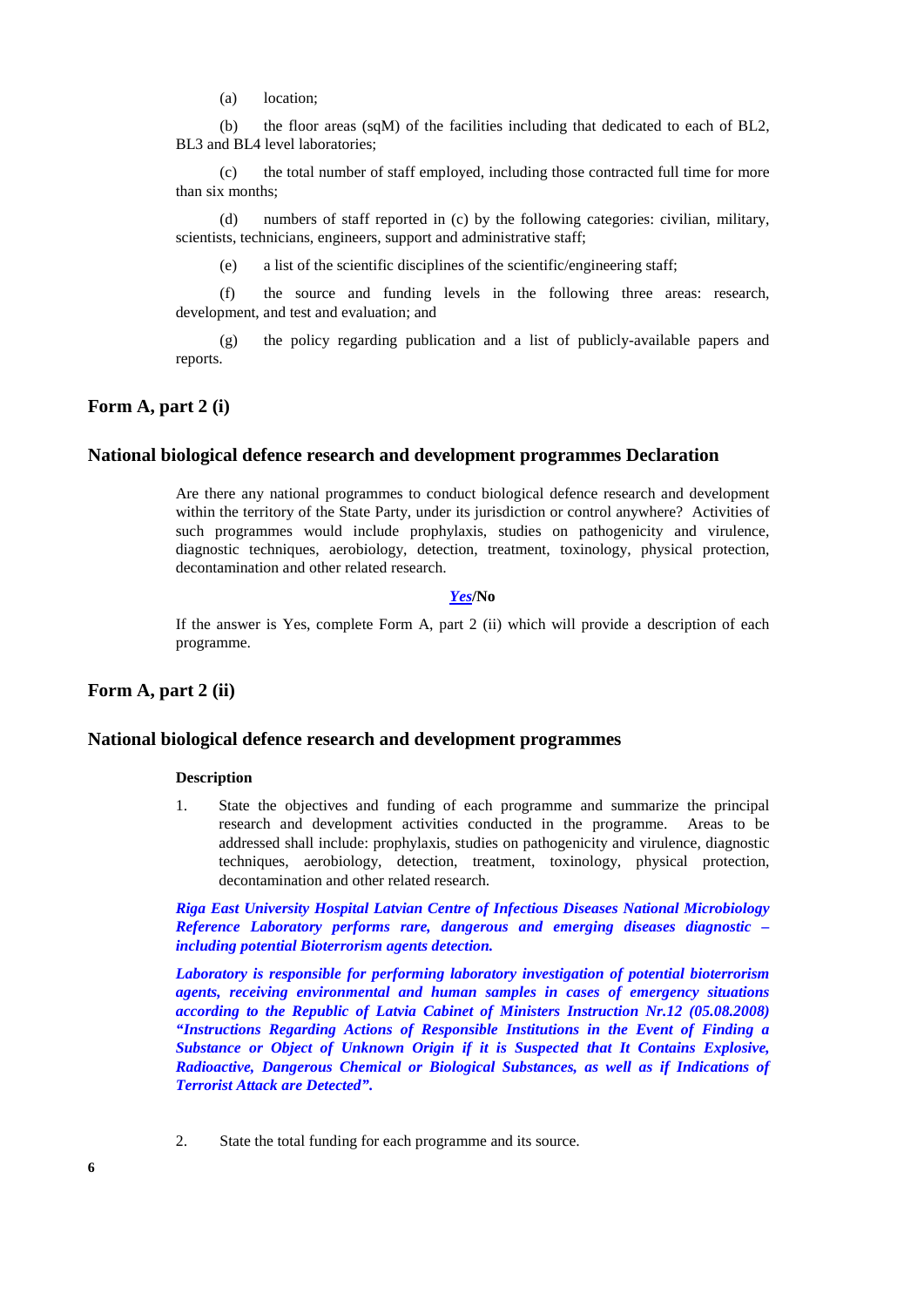3. Are aspects of these programmes conducted under contract with industry, academic institutions, or in other non-defence facilities?

#### **Yes/No**

4. If yes, what proportion of the total funds for each programme is expended in these contracted or other facilities?

5. Summarize the objectives and research areas of each programme performed by contractors and in other facilities with the funds identified under paragraph 4.

6. Provide a diagram of the organizational structure of each programme and the reporting relationships (include individual facilities participating in the programme).

7. Provide a declaration in accordance with Form A, part 2 (iii) for each facility, both governmental and non-governmental, which has a substantial proportion of its resources devoted to each national biological defence research and development programme, within the territory of the reporting State, or under its jurisdiction or control anywhere.

### **Form A, part 2 (iii)**

#### **National biological defence research and development programmes**

#### **Facilities**

Complete a form for each facility declared in accordance with paragraph 7 in Form A, part 2 (ii).

In shared facilities, provide the following information for the biological defence research and development portion only.

1. What is the name of the facility?

*Riga East University Hospital; Latvian Centre of Infectious Diseases; National Microbiology reference laboratory*

2. Where is it located (include both address and geographical location)?

*3, Linezera Street, LV-1006, Riga, Latvia*

3. Floor area of laboratory areas by containment level:

*BSL-2 2337.90 m2* (sqM)

*BSL-3 156, 60 m2* (sqM)

BL4 \_\_\_\_\_\_\_\_\_\_\_\_\_\_\_\_\_\_\_\_\_\_\_\_\_\_ (sqM)

Total laboratory floor area *2494, 50 m2* (sqM)

4. The organizational structure of each facility.

(i) Total number of personnel *109*

(ii) Division of personnel:

Military *0*

Civilian *109*

(iii) Division of personnel by category:

| Scientists                       |    |
|----------------------------------|----|
| Engineers                        |    |
| <b>Technicians</b>               | 41 |
| Administrative and support staff | 21 |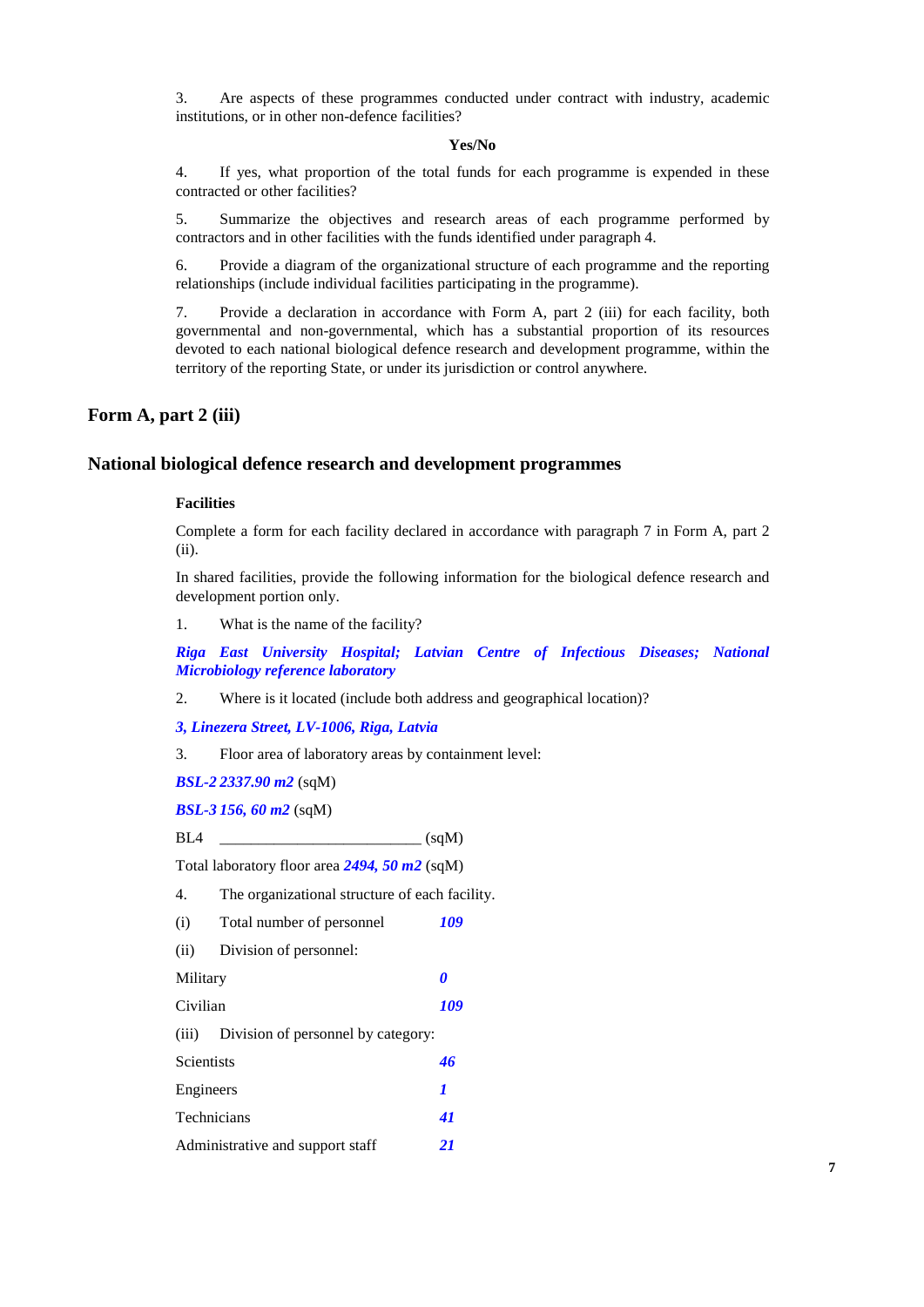(iv) List the scientific disciplines represented in the scientific/engineering staff.

*Bacteriology, including mycology;*

*Virology;*

*Parasitology;*

*Molecular biology;*

*Serology;*

*Rare, dangerous, Emerging and Bioterrorism pathogens unit*

(v) Are contractor staff working in the facility? If so, provide an approximate number.

*No*

(vi) What is (are) the source(s) of funding for the work conducted in the facility, including indication if activity is wholly or partly financed by the Ministry of Defence?

*State budget (under the supervision of the Ministry of Health)*

(vii) What are the funding levels for the following programme areas:

Research \_\_\_\_\_\_\_\_\_\_\_\_\_\_\_\_\_\_\_\_\_\_

Development

Test and evaluation \_\_\_\_\_\_\_\_\_\_\_\_\_\_\_\_\_\_\_\_\_\_

(viii) Briefly describe the publication policy of the facility

(ix) Provide a list of publicly-available papers and reports resulting from the work published during the previous 12 months. (To include authors, titles and full references.)

5. Briefly describe the biological defence work carried out at the facility, including type(s) of micro-organisms<sup>[9](#page-7-0)</sup> and/or toxins studied, as well as outdoor studies of biological aerosols.

## **Confidence-Building Measure "B"**

## **Exchange of information on outbreaks of infectious diseases and similar occurrences caused by toxins**

At the Third Review Conference it was agreed that States Parties continue to implement the following:

Exchange of information on outbreaks of infectious diseases and similar occurrences caused by toxins, and on all such events that seem to deviate from the normal pattern as regards type, development, place, or time of occurrence. The information provided on events that deviate from the norm will include, as soon as it is available, data on the type of disease, approximate area affected, and number of cases.

The Seventh Review Conference agreed the following:

No universal standards exist for what might constitute a deviation from the normal pattern.

#### **Modalities**

The Third Review Conference agreed on the following, later amended by the Seventh Review Conference:

<span id="page-7-0"></span><sup>&</sup>lt;sup>9</sup> Including viruses and prions.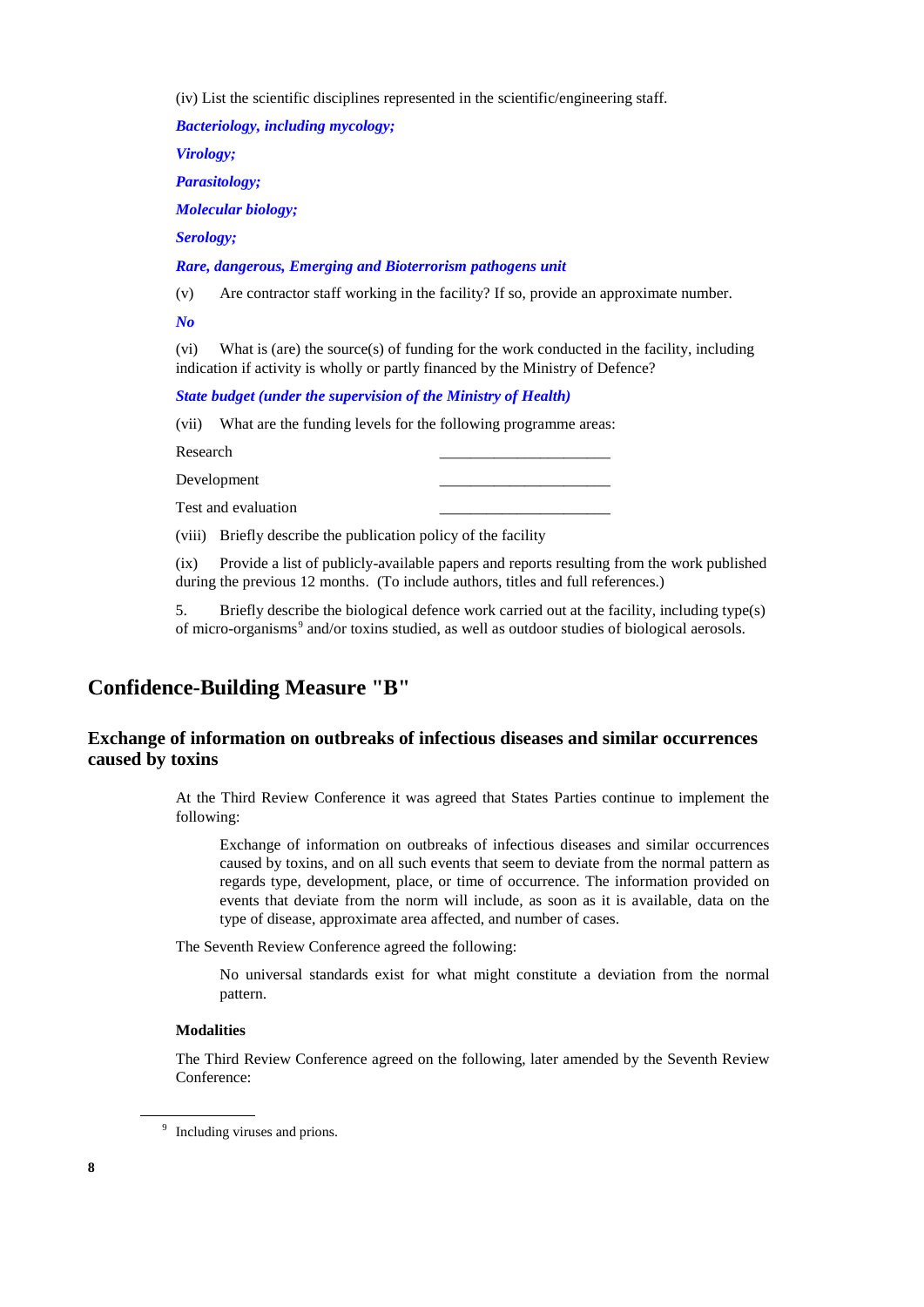1. Exchange of data on outbreaks that seem to deviate from the normal pattern is considered particularly important in the following cases:

When the cause of the outbreak cannot be readily determined or the causative agent $10$  is difficult to diagnose,

When the disease may be caused by organisms which meet the criteria for risk groups III or IV, according to the classification in the latest edition of the WHO Laboratory Biosafety Manual,

When the causative agent is exotic to a given geographical region,

When the disease follows an unusual pattern of development,

When the disease occurs in the vicinity of research centres and laboratories subject to exchange of data under item A,

When suspicions arise of the possible occurrence of a new disease.

2. In order to enhance confidence, an initial report of an outbreak of an infectious disease or a similar occurrence that seems to deviate from the normal pattern should be given promptly after cognizance of the outbreak and should be followed up by annual reports. To enable States Parties to follow a standardized procedure, the Conference has agreed that Form B should be used, to the extent information is known and/or applicable, for the exchange of annual information.

3. The declaration of electronic links to national websites or to websites of international, regional or other organizations which provide information on disease outbreaks (notably outbreaks of infectious diseases and similar occurrences caused by toxins that seem to deviate from the normal pattern) may also satisfy the declaration requirement under Form B.

4. In order to improve international cooperation in the field of peaceful bacteriological (biological) activities and in order to prevent or reduce the occurrence of ambiguities, doubts and suspicions, States Parties are encouraged to invite experts from other States Parties to assist in the handling of an outbreak, and to respond favourably to such invitations, respecting applicable national legislation and relevant international instruments.

## **Form B**

## **Information on outbreaks of infectious diseases and similar occurrences, that seem to deviate from the normal pattern[11](#page-8-1)**

| Time of cognizance of the outbreak       |  |
|------------------------------------------|--|
| Location and approximate area affected   |  |
| Type of disease/intoxication             |  |
| Suspected source of disease/intoxication |  |
| Possible causative agent(s)              |  |
| Main characteristics of systems          |  |
| Detailed symptoms, when applicable       |  |
| respiratory                              |  |
| circulatory                              |  |
| neurological/behavioural                 |  |
|                                          |  |

<span id="page-8-0"></span> $10$  It is understood that this may include organisms made pathogenic by molecular biology techniques, such as genetic engineering.

<span id="page-8-1"></span><sup>&</sup>lt;sup>11</sup> See paragraph 2 of the chapeau to Confidence-Building Measure B.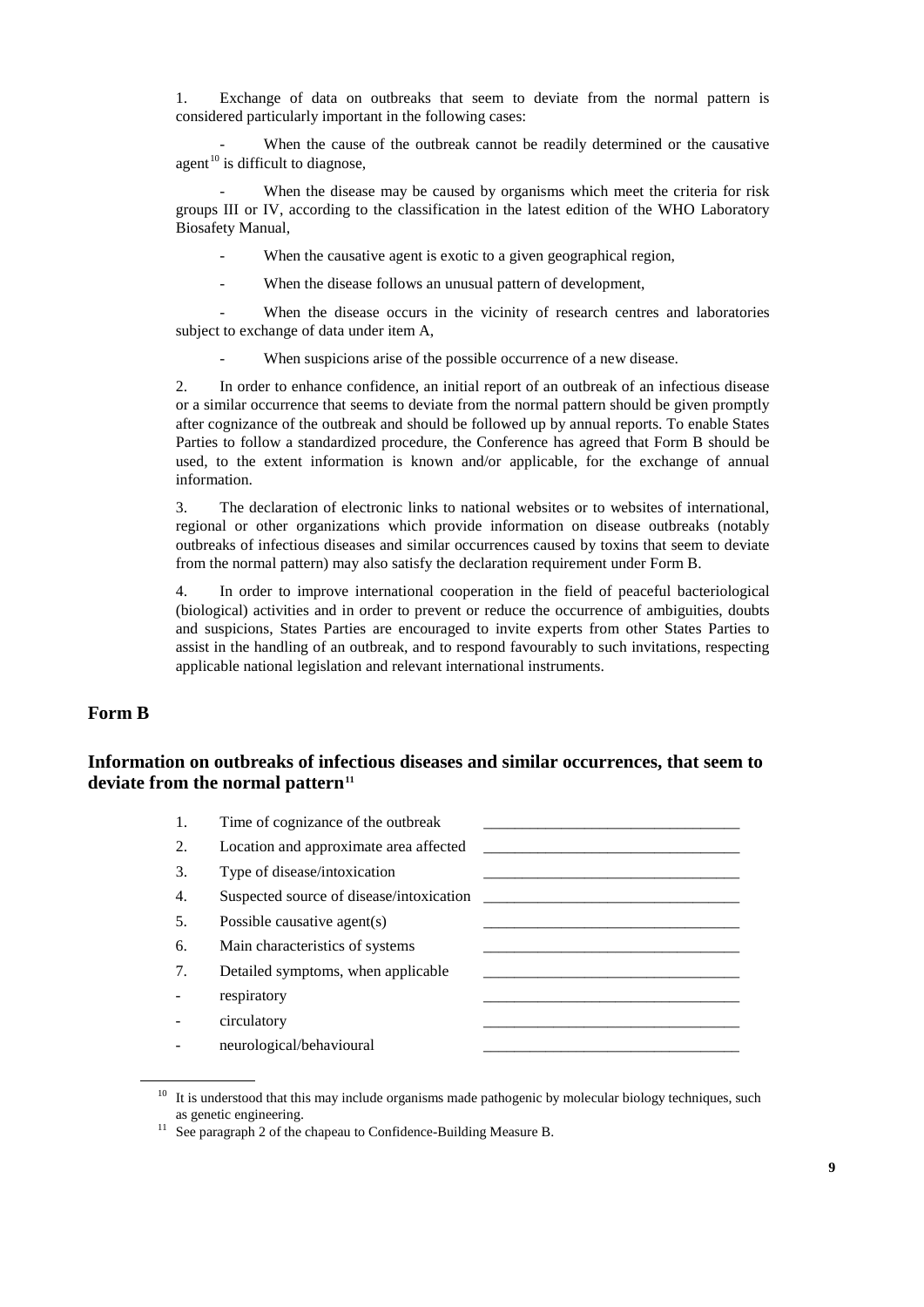|     | intestinal                                      |
|-----|-------------------------------------------------|
|     | dermatological                                  |
|     | nephrological                                   |
|     | other                                           |
| 8.  | Deviation(s) from the normal pattern as regards |
|     | type                                            |
|     | development                                     |
|     | place of occurrence                             |
|     | time of occurrence                              |
|     | symptoms                                        |
|     | virulence pattern                               |
|     | drug resistance pattern                         |
|     | agent(s) difficult to diagnose                  |
|     | presence of unusual vectors                     |
|     | other                                           |
| 9.  | Approximate number of primary cases             |
| 10. | Approximate number of total cases               |
| 11. | Number of deaths                                |
| 12. | Development of the outbreak                     |
| 13. | Measures taken                                  |

# **Confidence-Building Measure "C"**

### **Encouragement of publication of results and promotion of use of knowledge**

At the Third Review Conference it was agreed that States parties continue to implement the following:

Encouragement of publication of results of biological research directly related to the Convention, in scientific journals generally available to States parties, as well as promotion of use for permitted purposes of knowledge gained in this research.

#### **Modalities**

The Third Review Conference agreed on the following:

1. It is recommended that basic research in biosciences, and particularly that directly related to the Convention should generally be unclassified and that applied research to the extent possible, without infringing on national and commercial interests, should also be unclassified.

2. States parties are encouraged to provide information on their policy as regards publication of results of biological research, indicating, *inter alia*, their policies as regards publication of results of research carried out in research centres and laboratories subject to exchange of information under item A and publication of research on outbreaks of diseases covered by item B, and to provide information on relevant scientific journals and other relevant scientific publications generally available to States parties.

3. The Third Review Conference discussed the question of cooperation and assistance as regards the safe handling of biological material covered by the Convention. It concluded that other international forums were engaged in this field and expressed its support for efforts aimed at enhancing such cooperation.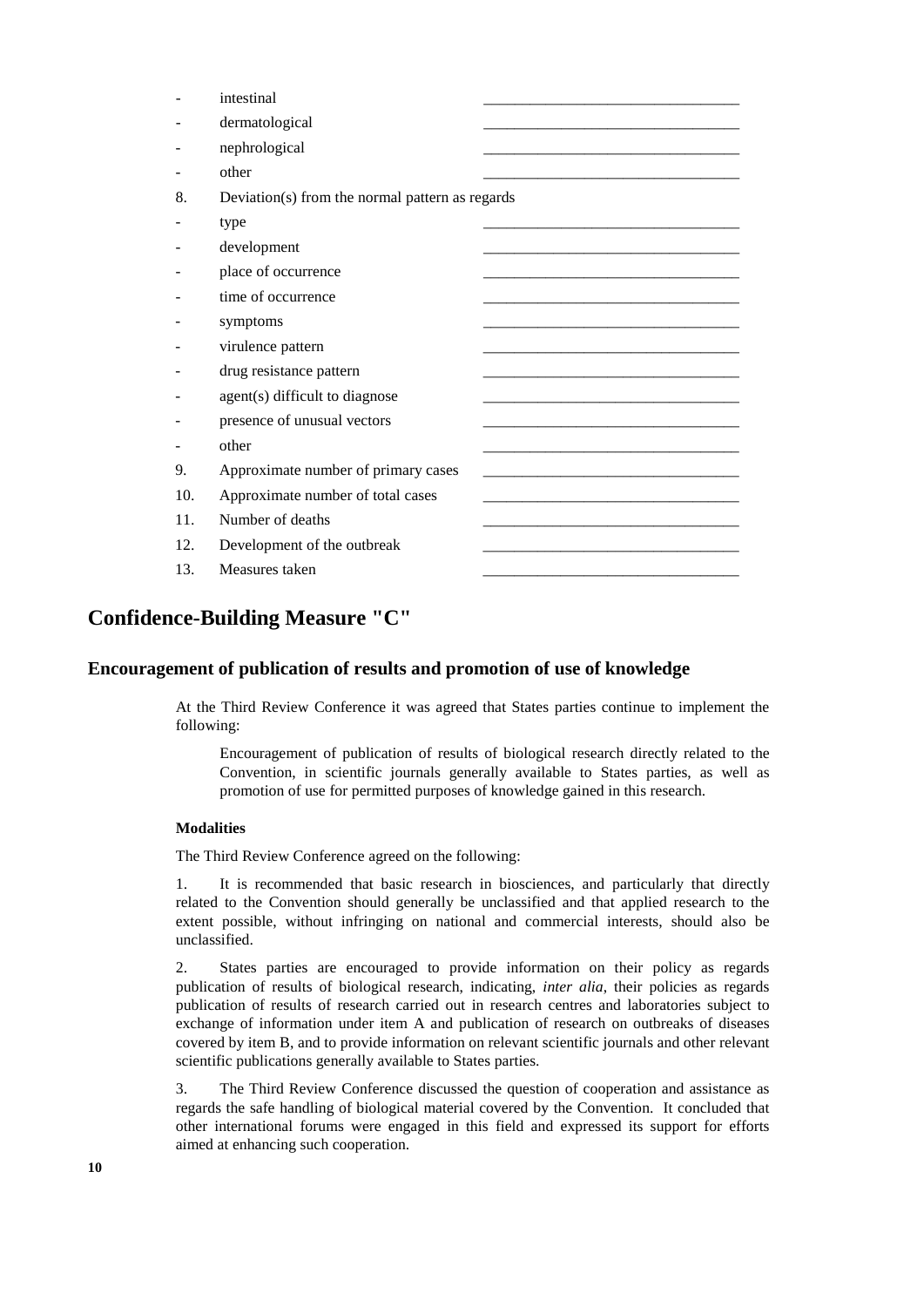# **Confidence-Building Measure "D"**

(Deleted)

# **Confidence-Building Measure "E"**

#### **Declaration of legislation, regulations and other measures**

At the Third Review Conference the States parties agreed to implement the following, later amended by the Seventh Review Conference:

As an indication of the measures which they have taken to implement the Convention, States parties shall declare whether they have legislation, regulations or other measures:

(a) To prohibit and prevent the development, production, stockpiling, acquisition or retention of the agents, toxins, weapons, equipment and means of delivery specified in Article I of the Convention, within their territory or anywhere under their jurisdiction or under their control anywhere;

(b) In relation to the export or import of micro-organisms pathogenic to man, animals and plants or of toxins in accordance with the Convention;

(c) In relation to biosafety and biosecurity.

States parties shall complete the attached form (Form E) and shall be prepared to submit copies of the legislation or regulations, or written details of other measures on request to the Implementation Support Unit (ISU) within the United Nations Office for Disarmament Affairs or to an individual State party. On an annual basis States parties shall indicate, also on the attached form, whether or not there has been any amendment to their legislation, regulations or other measures.

#### **Form E**

#### **Declaration of legislation, regulations and other measures**

| <b>Relating to</b>                                                                                                                                                                                         | Legislation | <b>Regulations</b> | <b>Other</b><br>measures <sup>12</sup> | <b>Amended since</b><br>last year |
|------------------------------------------------------------------------------------------------------------------------------------------------------------------------------------------------------------|-------------|--------------------|----------------------------------------|-----------------------------------|
| Development,<br>(a)<br>production stockpiling,<br>acquisition or retention of<br>microbial or other biological<br>agents, or toxins, weapons,<br>equipment and means of<br>delivery specified in Article I | Yes/No      | Yes/No             | Yes/No                                 | Yes/No                            |
| Exports of micro-<br>(b)<br>organisms $^{13}$ and toxins                                                                                                                                                   | Yes/No      | Yes/No             | Yes/No                                 | Yes/No                            |
| Imports of micro-<br>(c)<br>organisms $^{11}$ and toxins                                                                                                                                                   | Yes/No      | Yes/No             | Yes/No                                 | Yes/No                            |
| Biosafety <sup>14</sup> and<br>(d)<br>biosecurity <sup>15</sup>                                                                                                                                            | Yes/No      | Yes/No             | Yes/No                                 | Yes/No                            |

<span id="page-10-2"></span><span id="page-10-0"></span><sup>&</sup>lt;sup>12</sup> Including guidelines.

<span id="page-10-1"></span><sup>&</sup>lt;sup>13</sup> Micro-organisms pathogenic to man, animals and plants in accordance with the Convention.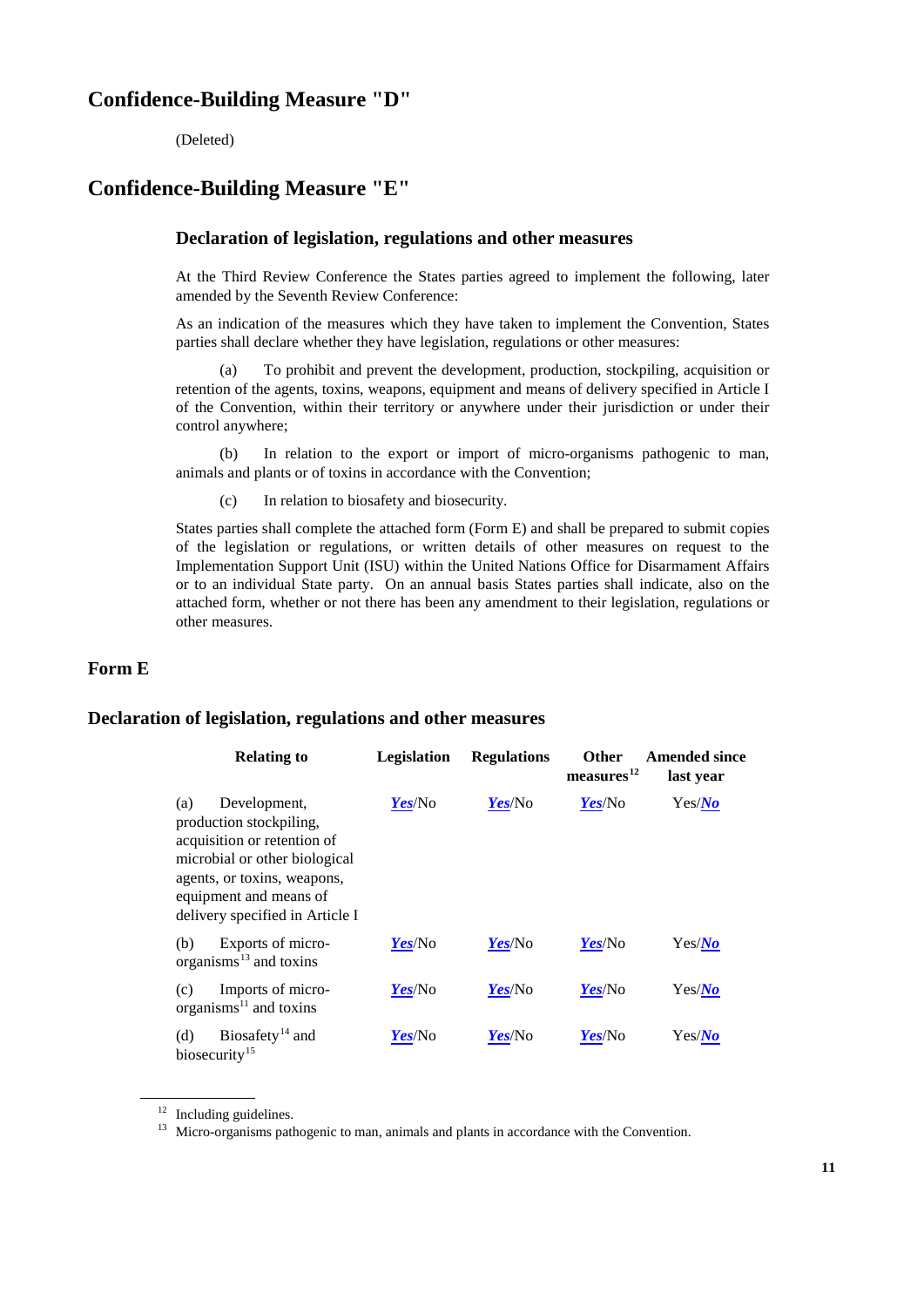# **Confidence-Building Measure "F"**

## **Declaration of past activities in offensive and/or defensive biological research and development programmes**

In the interest of increasing transparency and openness, States parties shall declare whether or not they conducted any offensive and/or defensive biological research and development programmes since 1 January 1946.

If so, States parties shall provide information on such programmes, in accordance with Form F.

## **Form F**

## **Declaration of past activities in offensive and/or defensive biological research and development programmes**

1. Date of entry into force of the Convention for the State Party.

#### *06.02.1997*

- 2. Past offensive biological research and development programmes:
- Yes/*No*
- Period(s) of activities

Summary of the research and development activities indicating whether work was performed concerning production, test and evaluation, weaponization, stockpiling of biological agents, the destruction programme of such agents and weapons, and other related research.

- 3. Past defensive biological research and development programmes:
- *Yes*/No

#### *QUANDHIP PROJECT (Quality Assurance Exercises and Networking on the Detection of Highly Infectious Pathogens)*

Period(s) of activities

*Associated partner since 01.08.2011*

*Project activities until 31.07.2014*

#### *External Quality Assurance Exercises: 01.01.2012-21.03.2014*

Summary of the research and development activities indicating whether or not work was conducted in the following areas: prophylaxis, studies on pathogenicity and virulence, diagnostic techniques, aerobiology, detection, treatment, toxinology, physical protection, decontamination, and other related research, with location if possible.

*The QUANDHIP PROJECT is funded by the European Commission and its intention is to create a stabilized permanent consortium that links up 38 highly specialized microbiological* 

<sup>&</sup>lt;sup>14</sup> In accordance with the latest version of the WHO Laboratory Biosafety Manual or equivalent national or

international guidance.<br><sup>15</sup> In accordance with the latest version of the WHO Laboratory Biosecurity Guidance or equivalent national or international guidance.